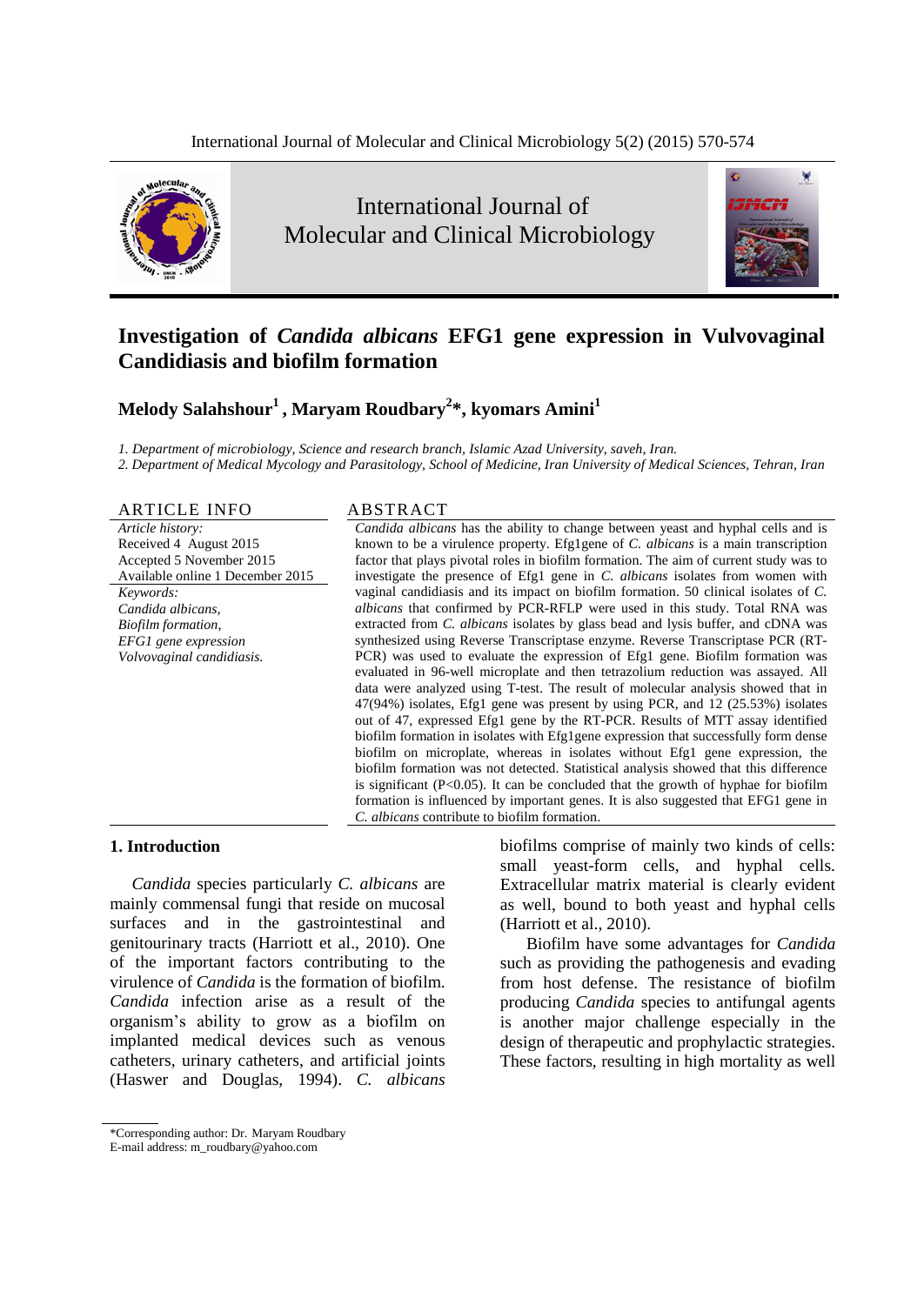as economic problem due to prolonged hospital stay (Muni et al., 2012)

Morphogenesis in *C. albicans* is essential to pathogenesis and invasion to host tissue. Morphogenesis in *C. albicans* is defined as transition from unicellular yeast form to filamentous form (irakawa et al., 2014). The growth of hyphae is influenced by environmental factors

Efg1 (enhanced filamentous growth 1) gene of *C.albicans* is a main transcription factor that plays pivotal roles in biofilm formation (Nadeem et at., 2013). Efg1 plays a significant role in hyphal growth and biofilm formation (Srikantha et al., 2000). On the other hand, Efg1 muclease microtube, 8 $\mu$ l RNA (3 $\mu$ g) was added as a transcription factor regulate expression of to 1 $\mu$ l Random hexamer primer and 1 $\mu$ l dNTP as a transcription factor regulate expression of hyphal genes including HWP1, HYR1, ALS3 for 5 min at 65 °C. The microtube was placed on (Ramage et al., 2002; Sohn et al., 2003). Hence, *C. albicans* with Efg1 gene has more ability to Buffer, 1µl Ribonuclease inhibition (20u/ml) biofilm formation and pathogenesis. For above 10mM dNTP and 1µl M-MulV Reverse reason, identification of genes in *C. albicans* that contribute to pathogenesis and biofilm formation make a final volume of 20 $\mu$ l for 5 min at 25 °C is necessary.<br>
and then for 60 min at 42 °C. To inactivate the is necessary.

This study is aimed to investigate the expression of the Efg1 gene in *C. albicans* in clinical samples and its role in biofilm transferred immediately to a bowl of ice. cDNA formation.<br>
was kept at -20  $^{\circ}$ C (Roudbarmohammadi et al., formation.

# **2. Materials and Methods**

#### *2.1. Patients*

In the cross-sectional study, the total number of 250 volvuvaginal candidasis specimens was collected from women who referred to health center (Tehran, Iran) during 2015-2016. Symptoms include white-patchy leucorrhea, itching and vulvar edema. Wet vaginal swabs were cultured on Sabouraud Dextrose agar (Dipco USA). The age range of the study followed by a final extension step at  $72^{\circ}$ C for 3 population was 18-55 years with a history of antibiotics and antifungal use as well as underlying conditions such as diabetes. The isolates were confirmed by phenotypic and genotypic assays such as CHROM agar *Candida*, conventional methods and PCR-RFLP (Restriction Fragment Length Polymorphism) technique. This project has been carried out in accordance with the Code of Ethics of the World Medical Association (Declaration of Helsinki).

# *2.2. Molecular identification*

All isolates were examined by Reverse Transcriptase PCR (RT-PCR) method to evaluate the expression of Efg1 gene in the following steps.

#### *2.3. RNA extraction*

Total mRNA was extracted by glass bead and lysis solution according to previously described method (Bastidas et al., 2009).

## *2.4. cDNA synthesis*

After treatment by DNAase, RNA was converted to cDNA according to cDNA synthesis kit (Vivantis-2 step, malassia) and was<br>carried out as follows: in a sterile and free<br>nuclease microtube, 8µl RNA (3µg) was added carried out as follows: in a sterile and free earried out as follows: in a sterile and free<br>nuclease microtube, 8µl RNA (3µg) was added<br>to 1µl Random hexamer primer and 1µl dNTP nuclease microtube, 8µl RNA (3µg) was added<br>to 1µl Random hexamer primer and 1µl dNTP<br>for 5 min at 65 °C. The microtube was placed on to 1µl Random hexamer primer and 1µl dNTP for 5 min at 65 °C. The microtube was placed on ice for 2 minutes to which  $2.5\mu$ l 10 X Reaction for 5 min at 65 °C. The microtube was placed on<br>ice for 2 minutes to which 2.5 $\mu$ l 10 X Reaction<br>Buffer, 1 $\mu$ l Ribonuclease inhibition (20u/ml) ice for 2 minutes to which  $2.5\mu$ l 10 X Reaction<br>Buffer, 1 $\mu$ l Ribonuclease inhibition (20 $\mu$ /ml)<br>10mM dNTP and 1 $\mu$ l M-MulV Reverse Transcriptase (200u/ml) were added in order to 10mM dNTP and 1µl M-MulV Reverse<br>Transcriptase (200u/ml) were added in order to<br>make a final volume of 20µl for 5 min at 25 °C Transcriptase (200u/ml) were added in order to<br>make a final volume of 20µl for 5 min at 25 °C<br>and then for 60 min at 42 °C. To inactivate the enzyme reverse transcriptase (M-MulV), the and then for 60 min at 42 °C. To inactivate the<br>enzyme reverse transcriptase (M-MulV), the<br>microtube hold for 10 min at 70 °C, then were transferred immediately to a bowl of ice. cDNA microtube hold for 10 min at 70  $\degree$ C, then were 2016).

# *2.5. RT-PCR Reaction*

RT-PCR was carried out according to the manufacture's recommendation. The RT-PCR program was as follows: initial denaturation at manufacture's recommendation. The RT-PCR<br>program was as follows: initial denaturation at<br>94°C for 5 min followed by 35 cycles of program was as follows: initial denaturation at<br>94°C for 5 min followed by 35 cycles of<br>denaturation (94°C for 1 min), annealing (58°C 94°C for 5 min followed by 35 cycles of denaturation (94°C for 1 min), annealing (58°C for 1 min), and extension (72°C for 1 min), denaturation (94°C for 1 min), annealing (58°C for 1 min), and extension (72°C for 1 min), min. Appropriate negative and positive controls were included in each test. ACT1 was used as a normalized gene (house keeping gene) in all molecular tests for confirmation of PCR. Primers are listed in table 1.

| <b>Table 1.</b> EFG1 and ACT1 specific primers for RT-PCR |                                                                  |                    |
|-----------------------------------------------------------|------------------------------------------------------------------|--------------------|
| <b>Primer</b><br>name                                     | Sequence $(5^3 \rightarrow 3^3)$                                 | <b>Size</b><br>(bP |
| EFG1F<br>EFG1R                                            | 5'- TGAACGGAAATTACAATAACGG -3'<br>5'- TTATCTGCTCTTCTGACAACCG -3' | 700                |
| ACT1F<br>ACT1R                                            | 5'-CCAGCTTTCTACGTTTCG-3'<br>5'-CTGTAACCACGTTCAGAC-3'             | 200                |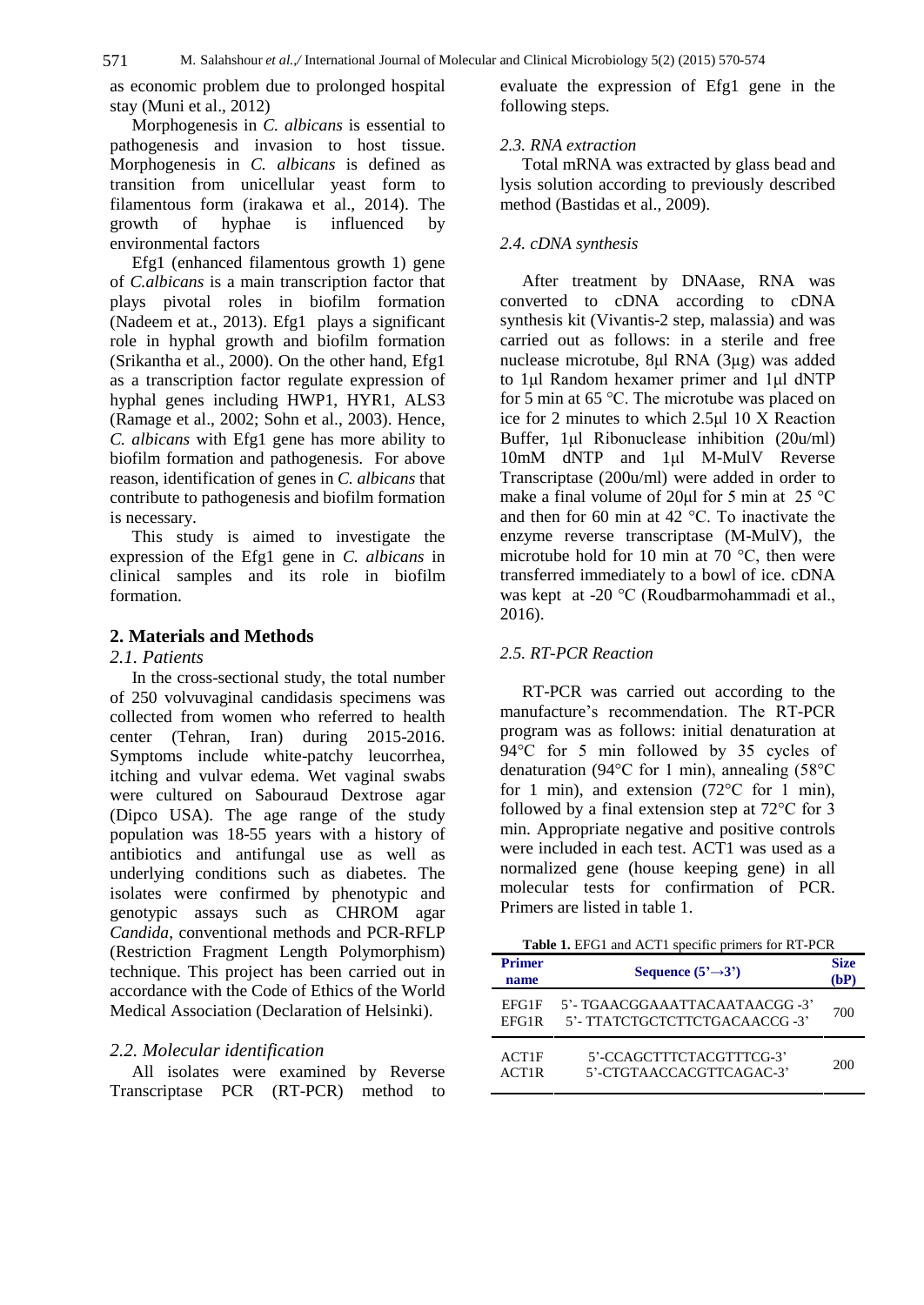## *2.6. Preparation of fungal cell suspension*

#### **3. Results**

At first, two strains were grown on Sabouraud dextrose agar medium (SDA Merck, Germany) at <sup>37</sup>°C for 18h. Then freshly grown colonies were inoculated into yeast nitrogen base medium (YNB medium; Himedia Co.)<br>containing 100 mM glucose and incubated at 37<br>°C for 24 h. After that, a few colonies of the containing 100 mM glucose and incubated at 37 yeast were transferred into a test tube containing sterilized PBS, pH=7.2 (Difco). The mixture was then centrifuged (10000g, 10 min). Turbidity of suspension in the cell was compared to 0.5 McFarland standard to estimate cell density and<br>
finally, yeast cells were counted and adjusted at E<br>  $1\times10^{6}$ cell/ml. ATCC 10231 strain was used as finally, yeast cells were counted and adjusted at  $1\times10^6$ cell/ml. ATCC 10231 strain was used as the standard strain.

#### *2.7. Biofilm formation*

2.7. *Biofilm formation*<br> $1\times10^{6}$ cell/ml planktonic yeast cell in yeast<br>nitrogen base medium (YNB) containing 100<br>mM glucose and 100  $\mu$ l was poured into a 96nitrogen base medium (YNB) containing 100 well microplate. The plate was then shaken in an mM glucose and 100 µl was poured into a 96-<br>well microplate. The plate was then shaken in an<br>incubator (Stuart Scientific) of 37°C at 75 rounds per minute for 90 minutes. Yeast cells were attached to the bottom of the well. To remove the unattached cells, the well was washed three times with phosphate-buffered saline (PBS,  $pH=7.4$ ). In addition,  $200\mu l$  of YNB containing100 mM glucose was added to each well and stored in a shaking incubator for 48 h. After that, the biofilm formed with 100  $\mu$ l PBS was washed again (Sudbery, 2011).

#### *2.8. MTT Assay*

The tetrazolium salt 3-[4,5-dimethylthiazol- 2yl]-2,5-diphenyltetrazolium bromide (MTT; Sigma) was used to study living cells as described before. MTT formazan formation was measured at 540 nm using ELISA reader (Memmert, Germany) (Haswer and Douglas, 1994). The results were evaluated regarding to the percentage of viable cells in comparison to the negative control (isolates without Efg1 gene expression). All tests were performed in three independent experiments.

#### *2.9. Statistics analysis*

Data analysis was performed by t-test method with SPSS Statistics version 17. The level of statistical significance was set at *P*<0.05.

50 clinical isolates out of 250 were confirmed as *C. albicans* by using PCR-RFLP. 47(94%) isolates out of 50, had Efg1 gene by using PCR in their DNA. Semi quantities RT-PCR result by specific primer showed, 12(25.53%) *C.Albicans* isolates expressed the efg1 gene in mRNA. Moreover, 35 of the isolates had no expression for Efg1 genes in mRNA by RT-PCR reaction  $(Fi\varrho 1)$ 

Data from MTT Assay indicated the isolates with expression of Efg1 mRNA had more adherence capability than those lacking any Efg1 gene expression and this difference was significant (P<0.05). Isolates which expressed Efg1 gene successfully formed dense biofilm on micropalate in MTT assay. Data were expressed Efg1 gene successfully formed dense biofilm on<br>micropalate in MTT assay. Data were expressed<br>as means  $\pm$  standard deviations of three independent experiments  $(P < 0.05)$ .

#### **4. Discussion**

This study is designed to determine the expression of Efg1 genes in *C. albicans* isolated from vulvovaginal candidiasis for the first time in Iran. Biofilm formation in *candida* species is a unique capacity for virulence and drug resistance as well as the entire of antifungal drug to biofilm structure is very slow and biofilm acts a strong barrier against penetration of drugs. Many factors are involved in formation and stability of biofilm matrix. Among them, genes contribute to morphogenese switching have important role (Vinitha and Ballal, 2007)

Efg1 gene, such as major transcription factor that regulation hyphal morphogenesis and metabolic in *C. albicans*. The main function of the gene is triggering hyphe formation during biofilm formation process (Yamada et al., 2002; Mosmann.,1983).

Some studies confirmed the role of Efg1 gene in *C.albicans* functions. For example defects in gene expression cause the lack in biofilm formation. Study showed that the mutation in cst20, hst7, efg1and cph1 in compare with wild strain can not to form biofilm; because of hyphe production is essential for biofilm formation (Nadeem et al., 2013).

The expression of Efg1 gene in hyphal form, biofilm formation, pathogenesis and invasion of*C.albicans* is imperative (Lassak et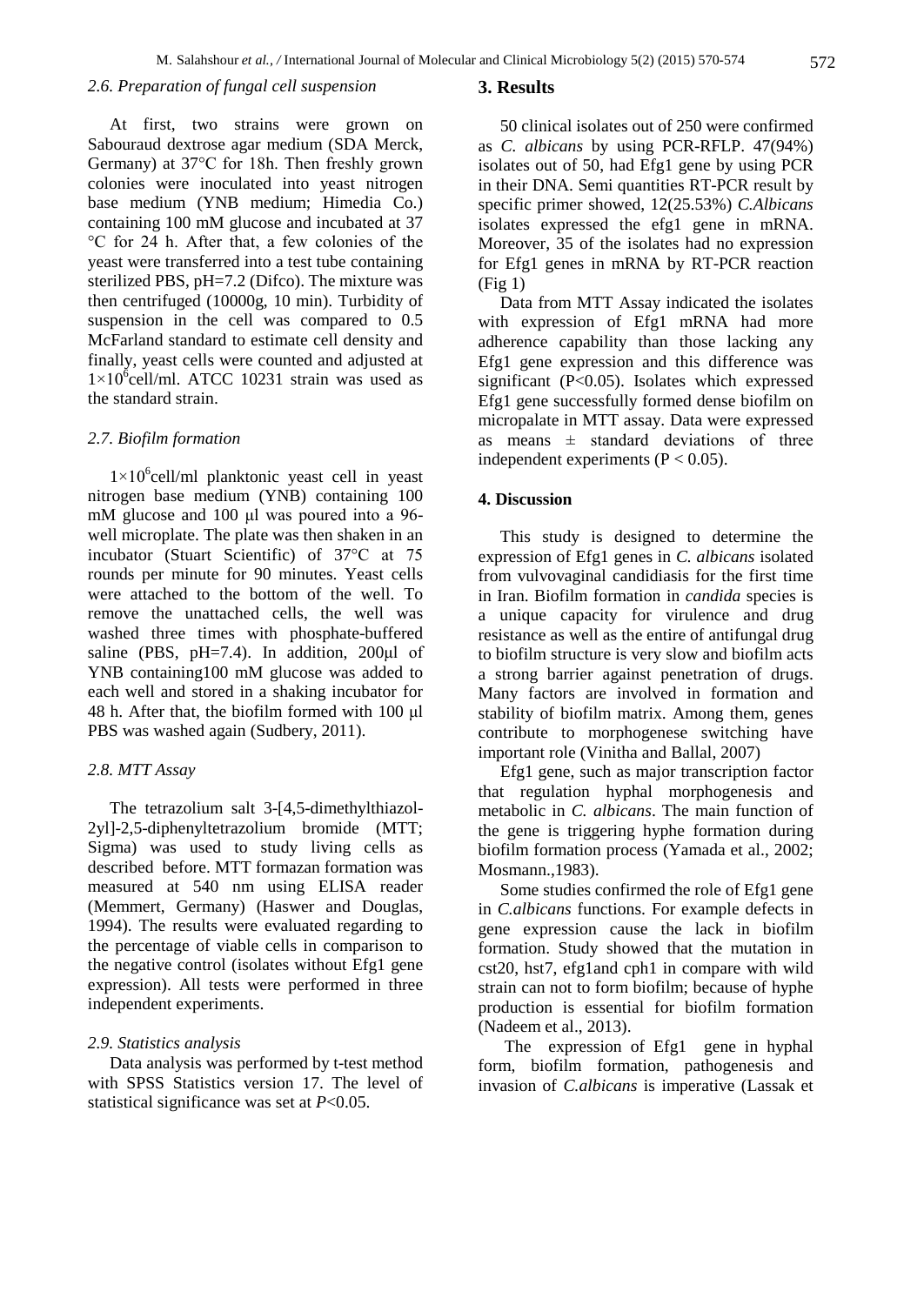al., 2011; Theberge et al., 2013; Felk et al., 2002, Peirce etal., 2012).

In this present study, RT-PCR was used as a reliable method to evaluate expression of Efg1 gene in *C. albicans* isolates and also their capacity to biofilm formation was assessed by using MTT test. According to our finding, of 50 *C*. *albicans* isolates, 12(25.53%) expressed Efg1 gene and 35 isolates did not showed any expression by RT-PCR method. The expression of the Efg1 gene in these isolates may be associated to the role of Efg1 in adherence the *Candida* to epithelial cells in vagina and pathogenesis. As it was demonstrated, the other genes such as Sap1 contribute to adherence of *candida* to epithelial cells (Naglik et al., 2008; Kumamoto et al., 2005). Thus other mechanisms may explain the role of virulence of *C.albicans*. In isolates that not expressed Efg1 mRNA in RT-PCR, expression and presence other functional genes and proteins must be noticed.

A recent analysis by Nobile et al showed that Efg1 is part of a network of six transcription factors that regulates biofilm development in *C.* Efg1 is part of a network of six transcription<br>factors that regulates biofilm development in *C*.<br>*albicans*. The six regulators control each other's

expression; up to five factors bind to each promoter, and in addition each activates its own synthesis that may elucidate the adhesion of isolates with unexpressed efg1 genes in this study (Nobile et al., 2012).

Other studies evaluated the ALS1 and ALS3 gene expression profile in clinical isolates of C. albicans in vulvovaginal candidiasis by RT-PCR assay. The result indicated considerable number of the isolates expressing the ALS1 and ALS3 genes may have contributed to their adherence to and biofilm formation (Roudbarmohammadi et al., 2016).

Result of MTT assay showed there is a significant difference in biofilm formation between *Candida* isolates with Efg1 gene expression and the control group that did not showed any expression of Efg1 gene because of their ability biofilm formation was higher in compared to the control group (p=0.014).

It can be concluded that the growth of hyphae for biofilm formation is influenced by important genes. It is also suggested that EFG1 gene in *C. albicans* contribute to biofilm formation.



**Figure1.** mRNA of *C.albicans* isolates extracted and first strand cDNA was synthesized. RT-PCR with *Efg1* specific primers was done. Line 1-13, gene expression of *Efg1* in isolates (700bp); line 14 standard isolate candida ATCC10231 ,line 15 Negative control and line 16Act1 gene (200bp) ,M:Marker molecular weight (100bp)